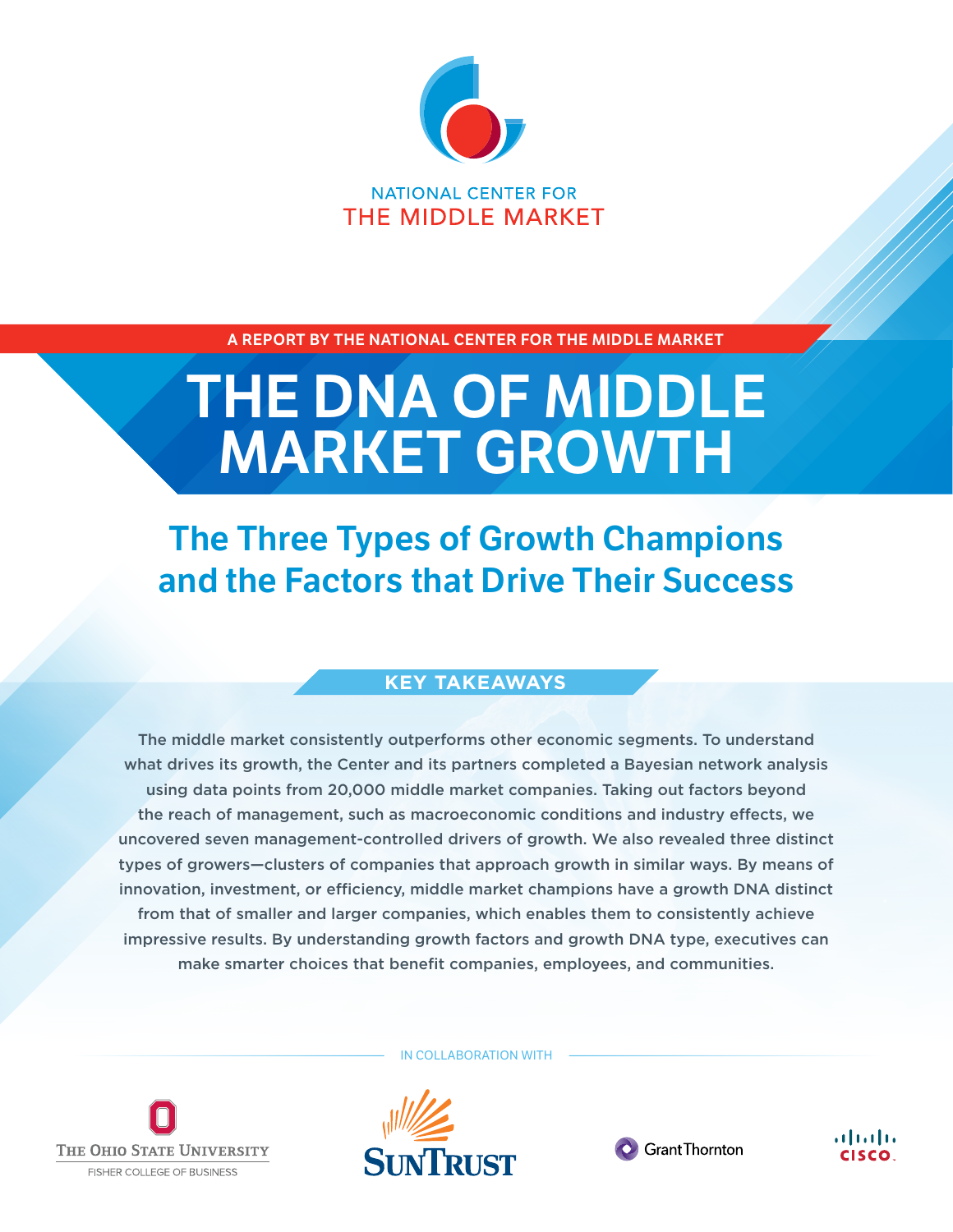#### **7 MANAGEMENT PRACTICES AND BEHAVIORS**  WEIGH INTO THE MIDDLE MARKET GROWTH MODEL



 $\widetilde{\alpha}$ 

**Market expansion** has the strongest relationship with growth, and all other factors work through it to produce growth

**Formal growth strategy, investing and innovating, and talent** are closely connected to **market expansion**; for one kind of grower (Efficiency Experts) it is the most important factor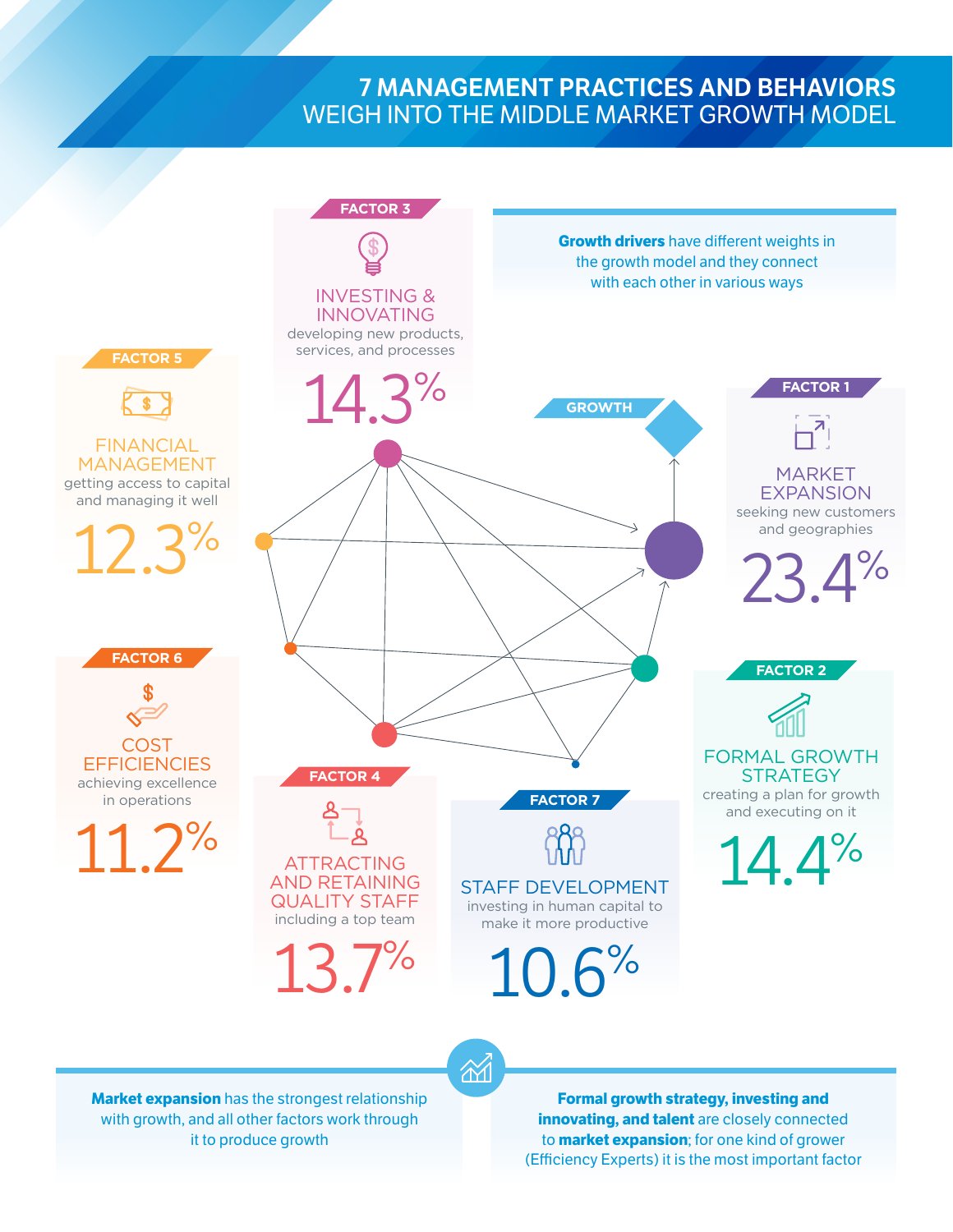## THE FASTEST-GROWING COMPANIES DEPLOY THE GROWTH FACTORS IN ONE OF **THREE GROWTH DNA TYPES**



services and processes

*vs. 5.6% not increasing R&D vs. 6.5% not innovating vs. 7.1% not top performing*

management

#### GROWERS EXPERIENCING **YEAR-OVER-YEAR REVENUE GROWTH OF 30% OR MORE** SET THEMSELVES APART

 $3\%$  64  $\mathrm{Fe}$ excel at entering new geographies

have a long-term growth strategy



are adept at attracting top managerial talent



have a sustained innovation and investment strategy



maintain first-class marketing capabilities



maintain efficient internal policies and procedures



keep up with the latest management tetchiness

exploit new opportunities in fast-growing markets



provide career-pathing for employees